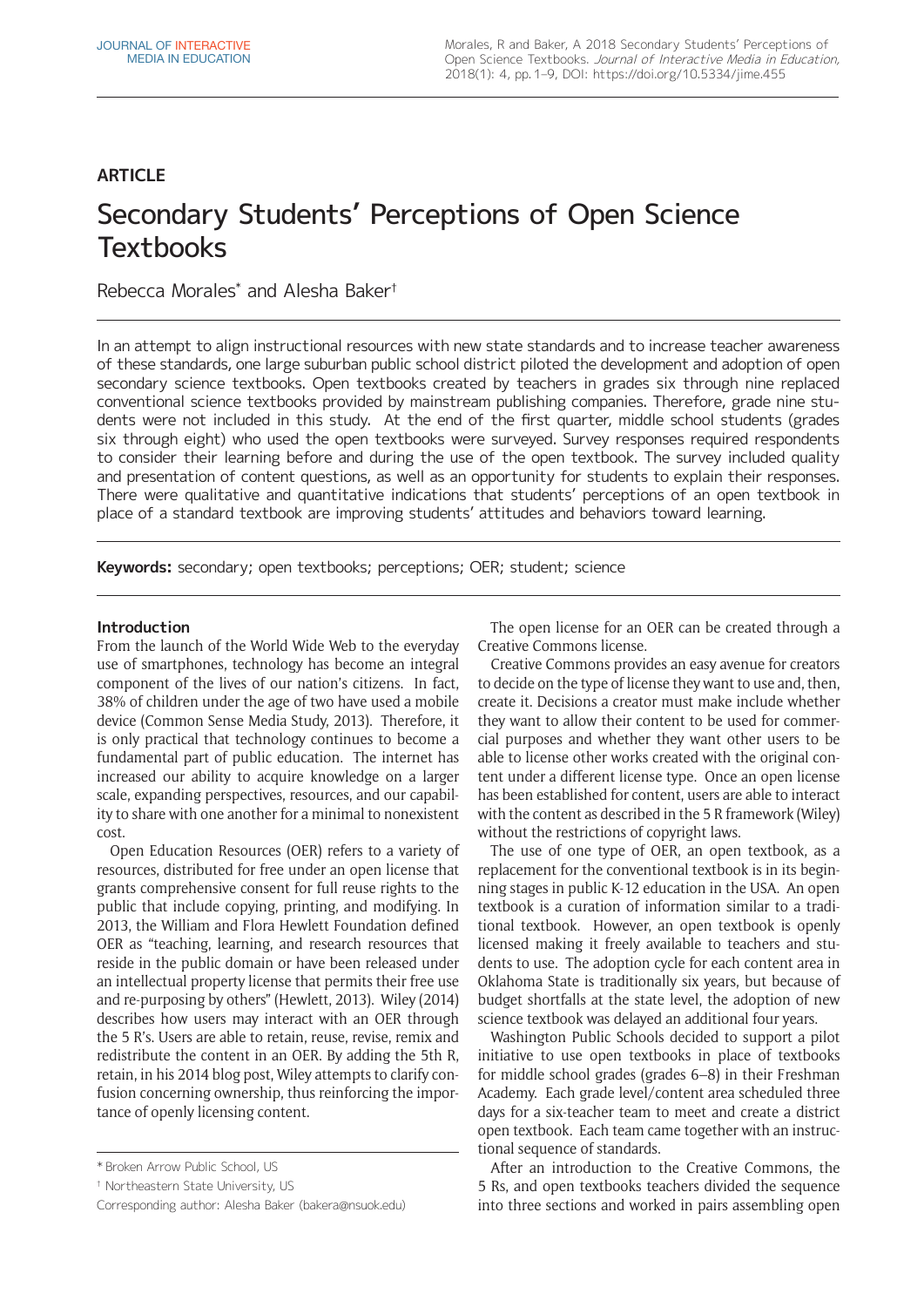content they felt would best support students' progressing towards the performance expectations. Each open textbook was created in a district Google drive.

The district provided teachers with a template which guided them in writing styles, font size, margins, and spacing. The teachers made a note of each academic standard, identified skills and depth of knowledge included in each assessment, and were encouraged to provide interactive and grade-level appropriate text. All reading text was remixed using content from the CK-12 website which includes only resources under the Creative Commons License (<https://www.ck12.org>). However, the teachers were also given significant discretionary space to select and arrange the sequence of topics, supporting material, and assessment items.

Pilot year funds were \$2100 per book for substitute coverage during OER development days. There were 5 books produced for a total of US\$10,500 in substitute expenses. Printing of grades 6–8 texts was approximately US\$25,000 with costs ranging from US\$6–12 per book. Grade 9 open textbooks were digital because each student was provided a device, so there was no printing cost.

# **Review of Literature**

The history of OER began in 1994 when Wayne Hodgins introduced the concept of the "learning object." The resulting initiative emphasized the popularity of digital materials designed for exchange and reuse by educators. By 1998, Wiley, who is considered to be one of the founding fathers of the OER movement, transferred the term "learning object" into "open content" and created the first related licensure – the Open Publication License. Although this license accelerated the creation of OER, it was considered confusing and subject to legal issues (Wiley, n.d.). In 2001, the Open Publication License developed into the Creative Commons License. This license improved the legal viability of public access to instructional resources. This same year the Massachusetts Institute of Technology (MIT) released their OpenCourseWare, which involved publishing almost all their university courses and making them available to the public for non-commercial use. Finally, in 2002, the United Nations Educational, Scientific, and Cultural Organization (UNESCO) sponsored a meeting for those leading a movement towards developing universal education resources which lead to the development of referencing these learning devices as OER. Despite almost two decades of development and the increasing use of OER projects at hundreds of universities in dozens of countries, there is limited research available regarding higher education students' perceptions and no research on K-12 students' perceptions of using an open textbook.

### **Perceptions of Open Textbooks**

Hilton (2016) conducted a review of the research surrounding both efficacy and perceptions in higher education. Based on his findings, there have been nine peerreviewed empirical studies on the teacher and student perception of using open textbooks. To meet the criteria Hilton set for inclusion in the review, an OER had to be the primary learning resources, there had to be over 50 participants, and the research had to have been published before October 2015.

Of the nine studies, five studies focused on student perception of an OER as compared to traditional resources (Bliss, Hilton, Wiley, & Thanos, 2013a; Bliss, Robinson, Hilton, & Wiley, 2013b; Gil, Candelas, Jara, Garcia, & Torres, 2013; Hilton, Gaudet, Clark, Robinson, & Wiley, 2013; Pitt, Ebrahimi, McAndrew, & Coughlan, T. 2013). A study conducted by Petrides, Jimes, Middleton-Detzner, Walling, and Weiss (2011) focused on preference in which they found that two-thirds of students preferred using an open textbook over a traditional textbook. They noted that cost was a significant factor for this preference. Since the current study focuses on K-12 students who do not pay for their textbooks, the cost is not a factor addressed. However, the cost has been identified as an important factor in another perception study in higher education (Lindshield & Adhikari, 2013) because "students consistently reported that they faced financial difficulties and that OER provided a financial benefit to them" (Hilton, 2016, p. 588).

The results of two other studies (De los Arcos, Farrow, Pitt, Weller, & McAndrew 2016; Kimmons, 2015) indicate teachers have a positive perception of the quality of open textbooks as compared to traditional textbooks. These two studies included over three hundred participants in three different countries. The context of all perceptions studies that focus on OER has been in higher education. However, with the increased adoption, creation, and use of open textbooks due to the United States Department of Education's #GoOpen initiative, more research in K-12 contexts needs to be conducted.

The #GoOpen campaign supports and encourages districts as they begin the process of going open. As of the writing of the current study, there have been 91 school districts in 27 different states who have committed to transitioning to OER (United States Department of Education, n.d.). The students in this study attend one of the #GoOpen schools.

All studies on open textbook perception include teacher or higher education students as participants. Students in K-12 schools have yet to be studied, which has led to the current study and research question: what are middle school students' perceptions of using an open science textbook?

A 2006 study on textbook use noted that textbook publishers and authors appear to have limited regard for how students learn (Carpenter, Bullock, & Potter). If OER is a product constructed by educators who *do* appreciate how students learn and, in turn, their involvement in that process results in improving their practice, then it does seem practical to examine students' perception of OER.

# **Theoretical Framework**

When deciding to adopt an innovation, institutions usually progress through a complex process. Users of the innovation go through this decision-making process when considering whether or not to implement the new idea or concept. This is true of school districts who adopt open textbooks and users include not only the administrators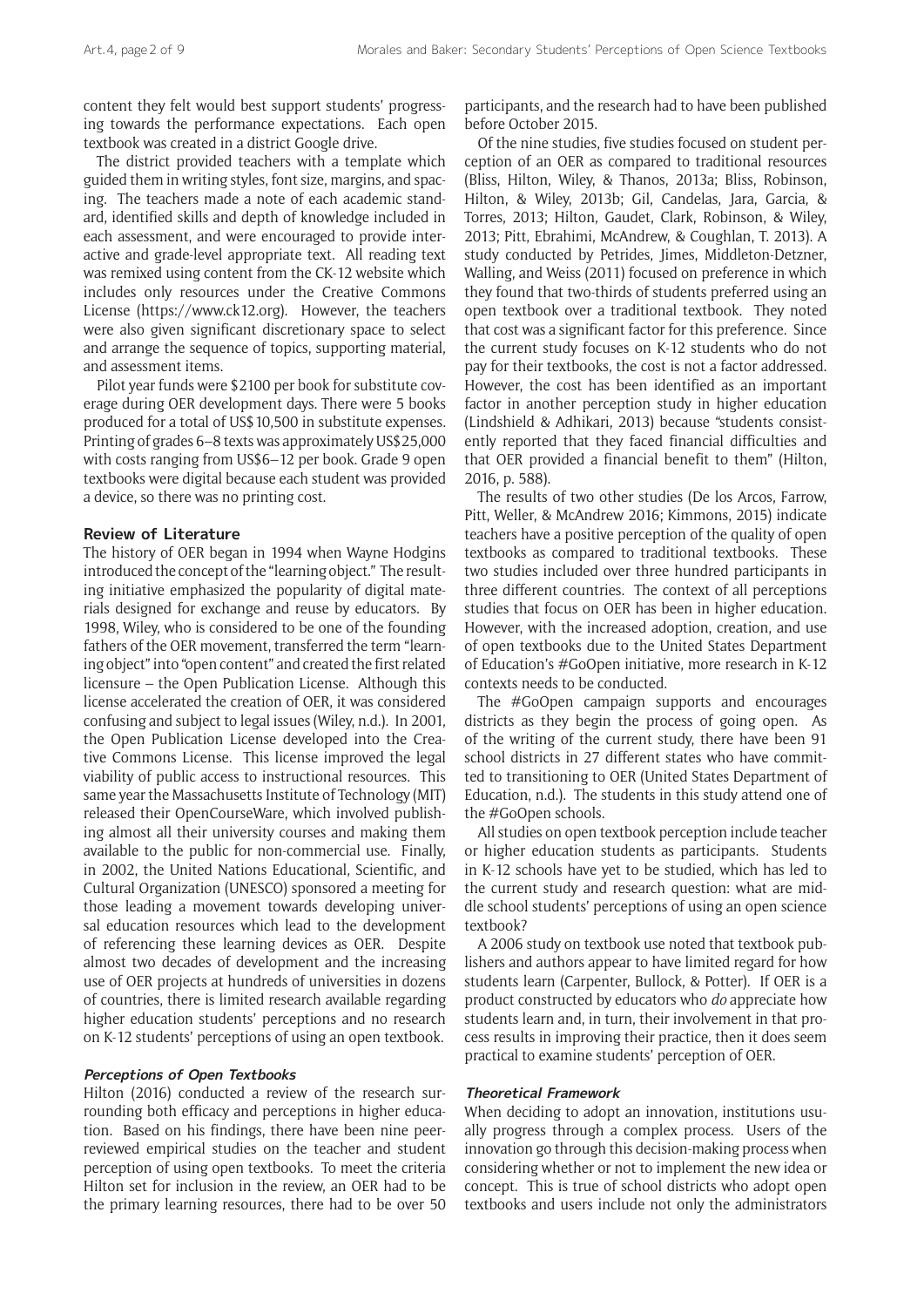or teachers, but also the students. This study examines student use as they are part of the social system. Rogers (2003) defines social system as "a set of interrelated units engaged in joint problem-solving to accomplish a common goal" (p. 23). The individual units work together to identify and solve problems to help with implementation. In the case of this study, the students were able to identify and describe difficulties they faced when using the open textbooks. Once these challenges were brought to the attention of the teachers and administrators they were able to make adjustments and modifications to allow for greater ease of use, which should lead to a quicker rate of adoption according to Rogers.

#### **Methodology**

The purpose of this research was to examine the perceptions of middle school students who use open textbooks in place of traditional textbooks. Middle school (grades six-eight) students had their own print copy of the open textbook and anonymously answered questions on a paper survey administered by their teacher to monitor students' perception of the open textbook and their learning.

#### **Significance of Study**

Using OER in place of traditional textbooks can save school districts money. The OER online texts are free to access, and printed copies cost around \$5 apiece which is significantly cheaper than secondary textbooks that cost around \$100 each (Kamenetz, 2013). This reduction in costs could assist public K-12 school districts with providing resources despite the lack, or complete absence, of available funds.

#### **Participants**

The participants in the study are students in grades sixth through eighth from five different middle school sites. **Table 1** shows 2015–16 student enrolment and the number of students who scored proficient or above on the latest standardized science assessment for each site, based on the district's School Net student management system. Teachers used the open science textbooks to teach the student learning outcomes measured in the standardized state science test.

In the spring of 2014, the state where the study took place adopted new educational standards for science. They were signed into rule the following summer (State Department of Education, 2014). The late adoption of the standards allowed textbook vendors limited time to establish standard-aligned resources. This delayed

**Table 1:** Number of Students Enrolled & Standardized State Science Proficiency.

| <b>School</b><br><b>Site</b> | Sixth<br>Grade | Seventh<br>Grade | Eighth<br>Grade | <b>Percent</b><br><b>Proficient</b> |
|------------------------------|----------------|------------------|-----------------|-------------------------------------|
| Site 1                       | 343            | 366              | 351             | 55                                  |
| Site 2                       | 269            | 246              | 258             | 67                                  |
| Site 3                       | 280            | 276              | 264             | 63                                  |
| Site 4                       | 284            | 2.74             | 257             | 64                                  |
| Site 5                       | 195            | 202              | 172             | 42                                  |

adoption, in combination with the ever-present shortfall of educational funding, has led to some public K-12 school districts in the state to consider open textbooks to replace out-of-date science textbooks.

The open textbook provided to students included a perfect-bound, black and white hard copy text. The students and teachers also had access to a color version online. In addition to color, using the online version of the open textbook allows students to view supporting videos, participate in virtual laboratory exercises, and employ the use of the Google Read and Write application when they log into the district account from any electronic device.

#### **Instrument**

Survey questions were selected from surveys created by the OER Research Hub (OERRH, 2014; Farrow, Perryman, de los Arcos, Weller, & Pitt, 2014). Students using an open textbook were provided a paper survey administered by their science teacher. Questions provided a choice (i.e. yes/no, more/less) with an opportunity to explain their choice. These questions encouraged comparisons with learning before and while using an open textbook.

#### **Results**

The frequency for each question on the survey was tabulated for each question. The results from the open-ended portion of the questions were coded and analyzed based on each question. An immersion approach to coding was used. The coding emphasized researcher "insight, intuition, and creativity" (Bloomberg & Volpe, 2008). For example, for question one, a student response that included positive terms, or their comparable, such as "easier," "like," or "good" were coded as a "positive" response to question one. The results of this analysis of the survey questions are shown in the graphs below. Further discussion on these results follows. The term "OER" is referencing the open science textbook.

The first survey question (**Figure 1**) is designed to discover students' specific experiences with the open textbook and asks 'What has been your experience using OER in class and for learning?' Hundreds of students appeared to answer as if they read this question as "*How* has your experience been...". The majority  $(n = 212)$  of these respondents were positive providing responses such as "My experience is good so far," "they are easy to use," and "they have helped me learn a lot." Another set of positive responses ( $n = 107$ ) were based on personal ownership of the text. The ability to have access to the text at their discretion at all times was also stated. Dozens of like responses were also neutral ( $n = 50$ ) or negative ( $n = 22$ ) such as "It's been pretty much the same as a textbook," or "I hate it because I hate reading."

Sixty-four percent of the 176 students who did provide specific experiences referenced writing or highlighting within the open textbook, while only about 10% noted using the internet supported resources such as videos, demonstrations, or online practice quizzes. There were also a few dozen students ( $n = 36$ ) who cited a specific reference to science content or tools such as the Periodic Table, atoms, molecules, or scientific processes. A group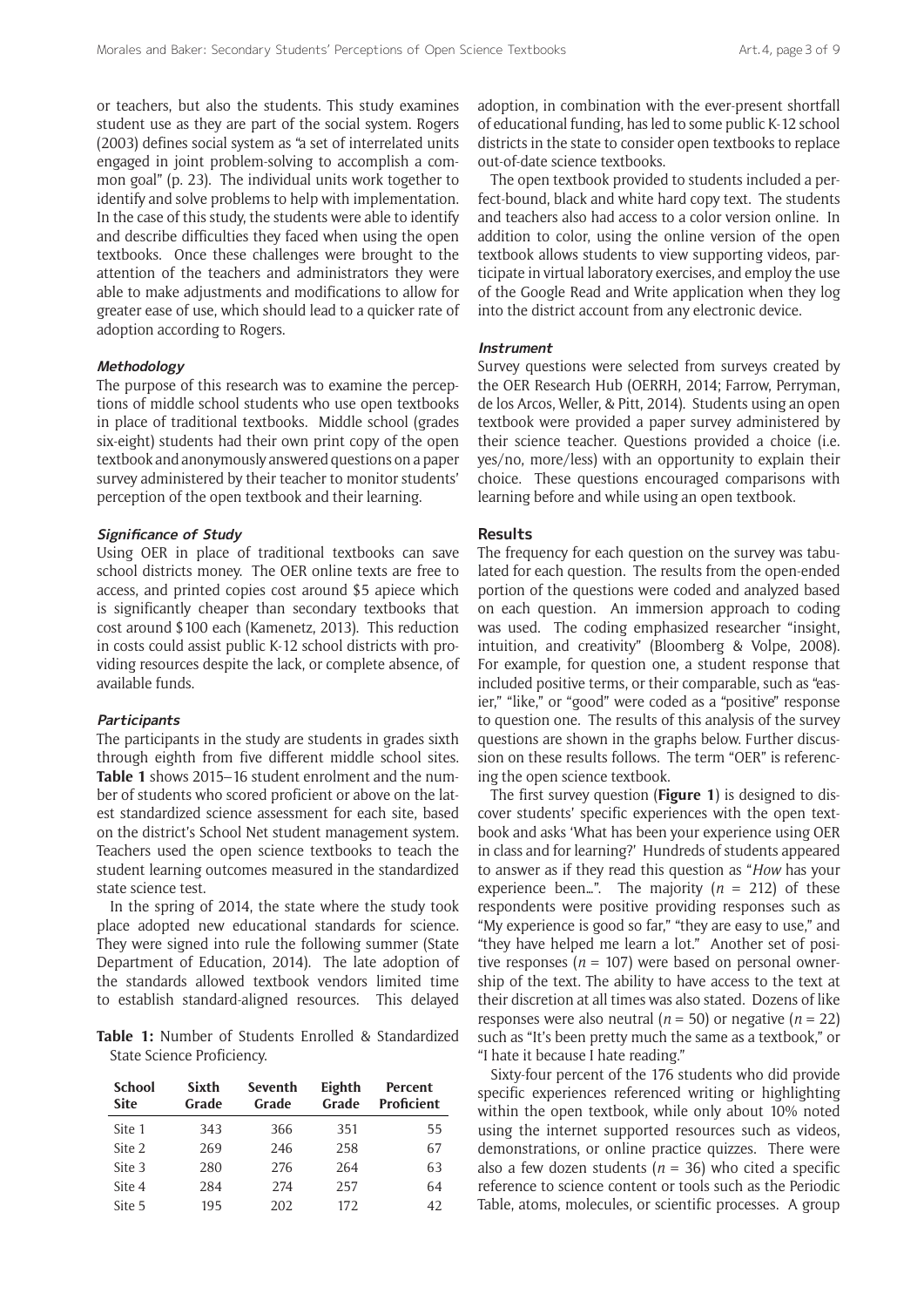of students who made a statement about their limited exposure was also represented in the survey results. An interesting note is all these students were from the same middle school site and in the same grade which may indicate one or more teachers are not using the open textbooks.

The second question (**Figure 2**) asked students to reflect and consider whether the OER was changing the way they are learning. Over one-fourth of respondents (26%) stated there was no change and the "open textbook is just like my other textbooks." However, there were students who stated there was a positive change to their learning because presented concepts were "easier" to understand ( $n = 221$ ), or they were more engaged because concepts were more challenging or because they could write in the text ( $n = 157$ ). There were a small number of students who cited a specific experience that seemed to make learning different to them including the use of

"video links," discussion, reading support, or finding the presentation more enjoyable ("I find it cool that we can go through our textbooks while the teacher has it on the SMART board"). There were a few dozen students who sensed a difference in their learning but could not articulate what it was. For example, one student stated, "Yes, it's something. I don't know." Only six students stated a negative difference in learning, but all of these responses were specific to the black and white hard copy text – not the online open textbook.

The third survey item (**Figure 3**) asked students to note whether the open textbook made any difference to their motivation to study. Almost 70% (*n =* 501) of students indicated they were more motivated to study. Only 47 of these respondents provided no explanation, the remaining 454 indicated the increased motivation resulted from less intimidating presentation or the textbook was more interesting, engaging (i.e. videos, online interactive features,



**Figure 1:** Student Perception of OER Learning Experience.



**Figure 2:** Student Perception of OER and Learning Differences.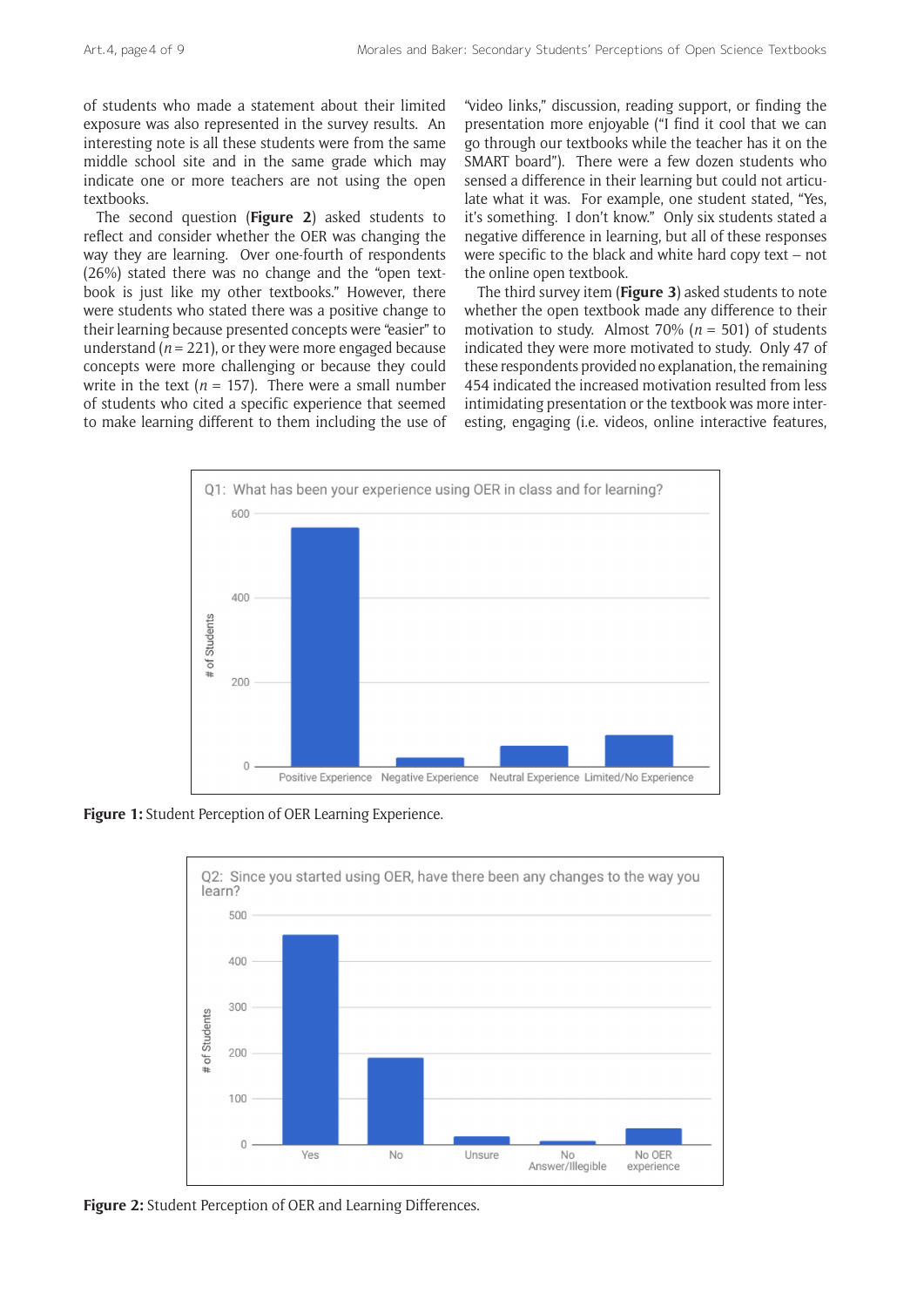being able to write in the hard copy open textbook), and relevant. A smaller portion ( $n = 96$ ) stated they were less motivated to study. Although almost a third of these students provided no explanation ( $n = 32$ ), the others stated a lack of motivation for a variety of reasons including the lack of color in the black and white printed version of the open textbook, and the textbook not having a glossary or index. A handful of students  $(n = 5)$  implied that owning the text resulted in a mismanagement of time. ("Less [motivated] because you can take it home. When I take things home, I don't do them.") An interesting note was some of these students ( $n = 19$ ) explained they were less motivated to study because what they were required to learn came more easily, "Less because I'm learning faster, so I don't need to study."

After asking students whether the open textbook has made a difference in how students *feel* about studying, the following question asked whether the open textbook has made a difference to *how* students study – if and when they do study. The results of question four (**Figure 4**) showed that slightly less than half of the students (*n* = 322) said there was no difference in the way they were studying. Although well over half of these respondents ( $n = 195$ ) refrained from providing any supporting explanation, another fourth of them  $(n = 79)$  indicated no difference since the open textbook is "really the same as a normal book" or a smaller number (*n* = 48) stated no change because they had not had enough exposure to the resource.

Students who stated that the open textbook had made a difference in their studying were far more likely to explain how and why ( $n = 375$ ); and there were a variety of examples noted. Several listed using the internet resources, highlighting the text as they read, making notes in the margin, or finding that they are using their class time differently (i.e. less note-taking, more discussion). There were a few students who indicated they were "getting better grades" so they felt there was a difference to their studies, but they could not explain why  $(n = 25)$ . Only seven students indicated the open textbook had a negative effect on their studies and specifically referenced the black and white hardcopy.

The fifth question (**Figure 5**) asked students if they were satisfied with the quality of the open textbook as a



**Figure 3:** Student Perception on OER and Learning Motivation.



**Figure 4:** Student Perception on OER and Independent Study.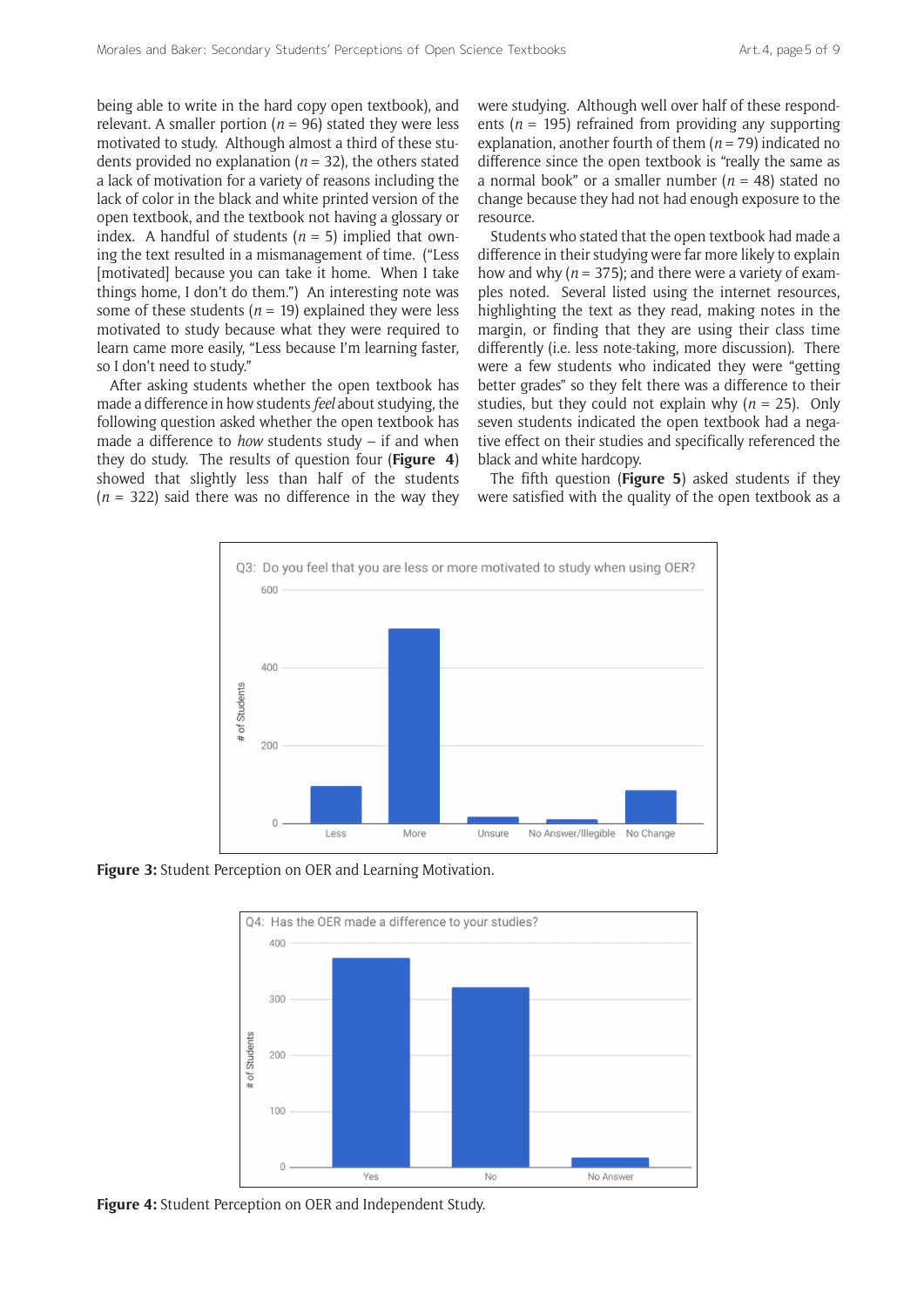hardcopy text and/or with what is accessed online. The majority of students ( $n = 572$ ) affirmed their satisfaction with the materials. Almost 20% of these respondents refrained from providing an explanation (*n* = 112). Another 20% ( $n = 97$ ) explained in terms of the hard copy's structure and composition (i.e. "light and easy to carry," "doesn't break easy"), while the majority of these respondents  $(n = 313)$  referenced in terms of the content (i.e. "understandable", "gives us videos and pictures," "very good explanations"). There were 50 students who stated they were satisfied because they were able to write in them. A smaller number of students ( $n = 77$ ) stated they were not satisfied in the same contexts. Some did not like the lack of color in the hardcopy or felt it was "flimsy"  $(n = 38)$ , while others felt the content was "hard to read" or they felt obligated to use some of the embedded online features ( $n = 15$ ). The remaining students who stated dissatisfaction with the quality of the open textbook ( $n = 24$ ) either provided no explanation or stated that they had not used the open textbook enough as their reason.

According to the responses to question 6 (**Figure 6**), over half of responding students ( $n = 424$ ) stated there were benefits to using the open textbook. The benefits students listed included being able to write and highlight in the hardcopy text, more "understandable" explanations, and more accessibility due to having their own hard copy and an online version available. A few students stated that being able to write in them made them more organized. Most students who did not feel there were benefits did not provide an explanation ( $n = 144$ ), and twelve of these stated they just had not used the resource enough.

A challenging aspect of this question is that it appears there was a notable portion of students who may not have understood the meaning of "benefits" or could not provide a specific example. These students  $(n = 104)$  submitted responses such as, "Well, it's helped me with my



**Figure 5:** Student Perception of OER Quality.



**Figure 6:** Student Perceptions on OER Benefits.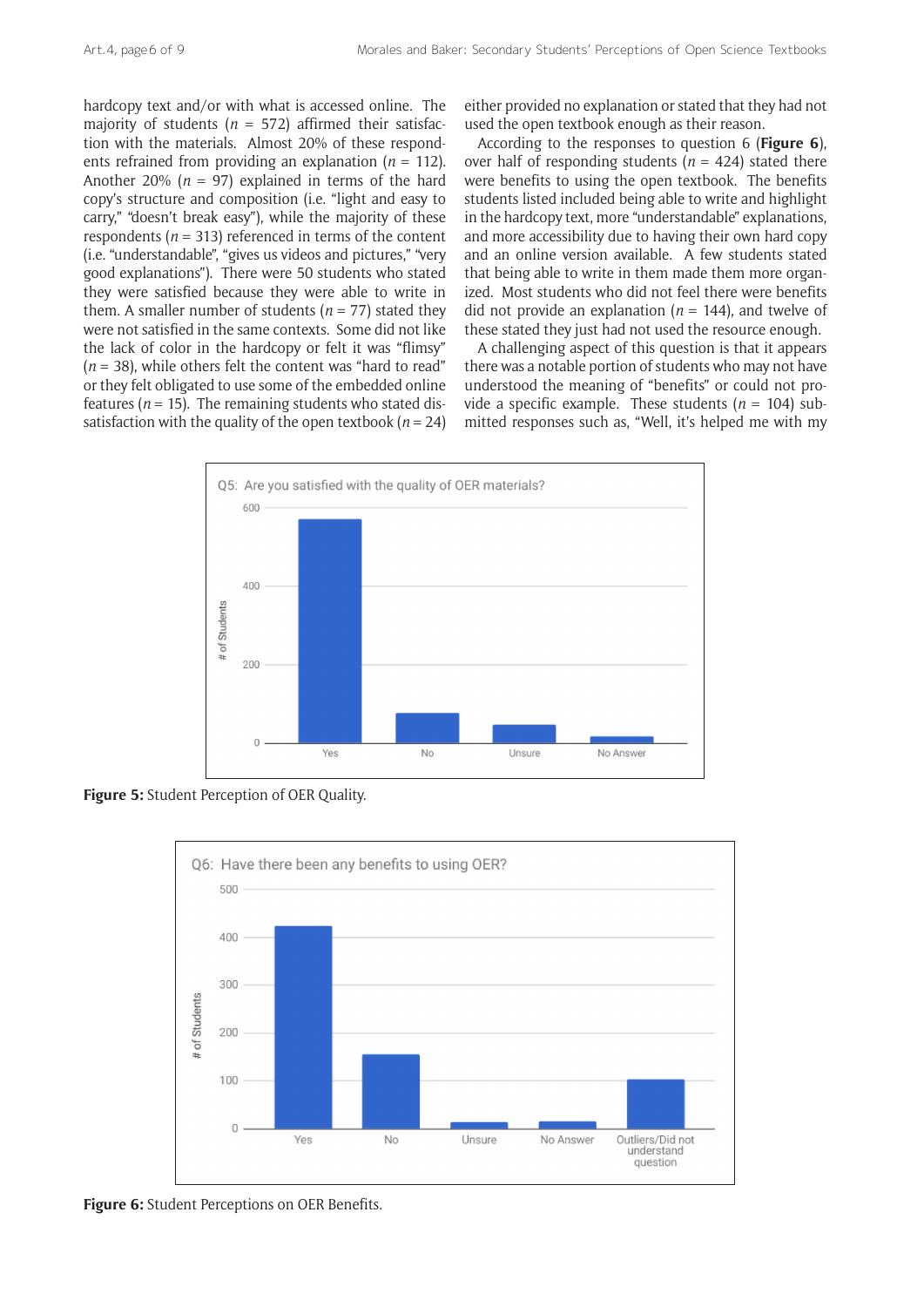science class," or "Yes, they need more color, though." One student appeared to have looked up the meaning of the word benefits, but was not able to understand stating, "To have advantages – more specific." Only 30 of the respondents answered that they were either unsure or did not respond.

For the seventh survey question (**Figure 7**) almost 70% of students ( $n = 494$ ) stated there were no challenges to using the OER, and a large number of these did not provide an explanation for their response. The remaining thirteen of these respondents stated there were no challenges because they had too limited exposure to them to form an opinion. There were 197 students who identified challenges that were either related to the hard copy or the level of content. Students' explanations specific to the hard copy challenges were in regards to no color, lack of an index or glossary, difficulty seeing some of the pictures or limited writing space. Students who referenced the level of content as a challenge cited "hard questions"

or seemed to think the question asked them to identify specific science content they considered difficult by providing responses such as, "learning how the Periodic Table works" or "Yes, measuring stuff." There were also a few in this response portion who stated the availability and accessibility created by the open textbook resulted in more accountability, which was perceived as a challenge. Examples include: "I have to keep track of a book now," or "There's no way to get out of reading it because it's always there."

The objective of the final survey item (**Figure 8**) was to solicit students' opinions regarding the future use of open textbooks. Almost 81% of students (*n* = 577) indicated "we should have more OER" because it positively affected their learning. Students stated they could "learn with no troubles" and wanted to see similar open textbooks in other content areas. A smaller number of respondents wanted to see "less OER" ( $n = 73$ ) and referred to the absence of color, index, or glossary in the hard copy as



**Figure 7:** Student Perceptions on OER Challenges.



**Figure 8:** Student Perception on Frequency of OER Use.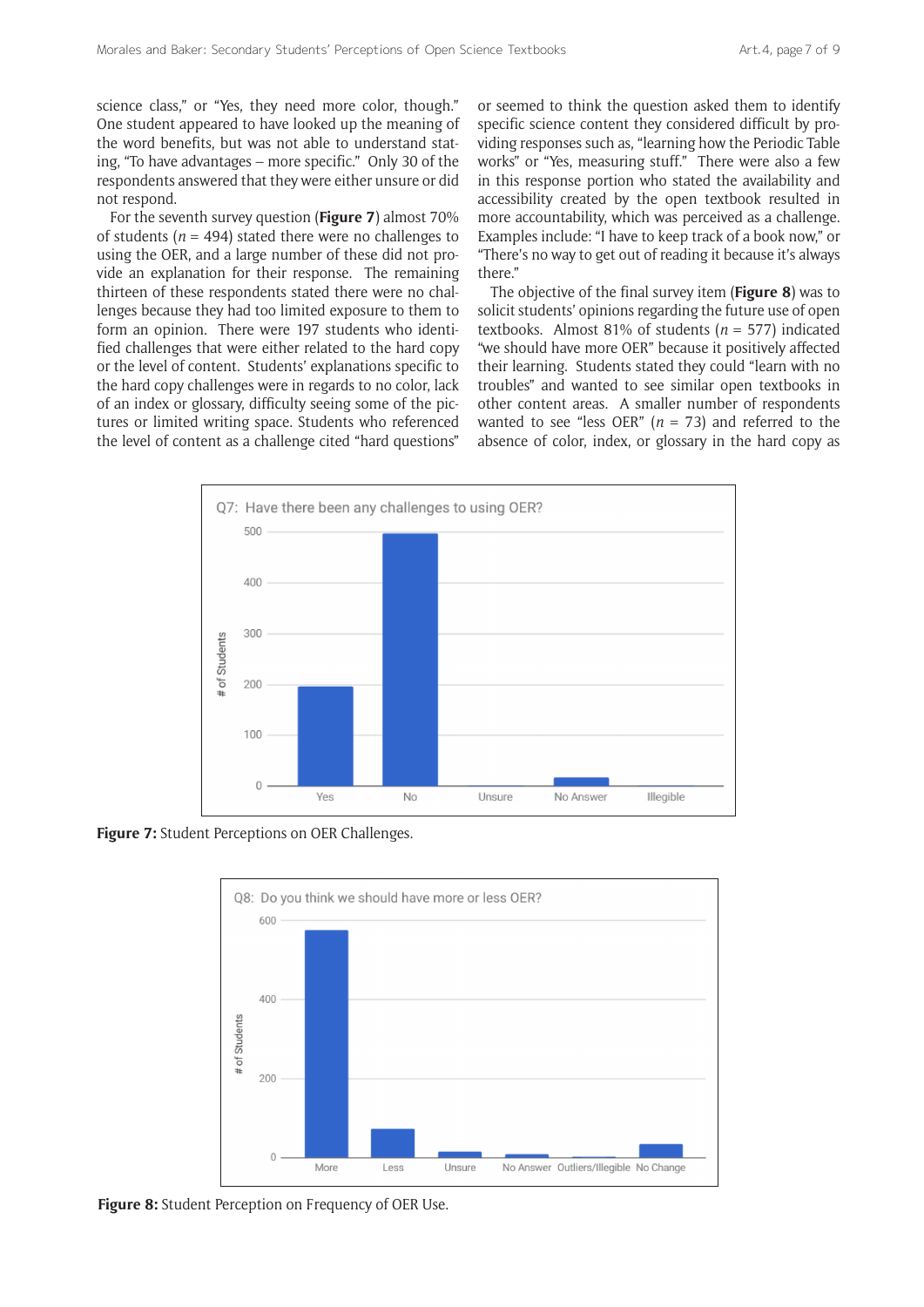learning barriers. There was also a small number of these students who thought there should be less use of open textbooks because they did not feel they were challenged, "Less because less work." Another set of students ( $n = 39$ ) stated the current rate of open textbook use was satisfactory while another sixteen were unsure. There were nine students who did not answer and another three submitted an illegible response.

# **Discussion**

Students' responses to this survey are indicative that the flexibility of open textbooks is more appealing than the more rigid, copyright-restricted textbooks typically used in the classroom. When considering the history of textbook use, one could say that the earliest handwritten versions were technically open, but their limited production resulted in limited availability. The invention of the printing press increased the availability of text, but even then, the content was often not relevant or current for students (Goslin, n.d.). The majority of students' responses supported the argument that the open textbook addresses both of these challenges by being readily available *and* modifiable to respond to the learners' needs and maintain relevance.

Although students have provided feedback that has been considered during the revisions of future editions, teachers have not formally incorporated open pedagogy assignments into their instruction. However, this could be something that results from continued open textbook use.

There are many elements that contribute to student learning, but it would seem natural to educators that curriculum materials play a role. "Theory and practice both suggest that well-designed science textbooks can enhance student understanding" (Chambliss & Calfee, 1989, p. 307). It is the definition of "well-designed" that is the point of contention among interested parties and may be clarified by the needs identified by students in this survey and further forthcoming OER research.

#### **Limitations**

At the time of data collection, students had only had limited exposure to the open textbook use, since it took place during the first quarter of the academic year. The novelty of the open textbook means students could have been excessively enamored with the notion of writing and highlighting in their text and increased use of technology. However, the initial reports by students are encouraging.

#### **Implications**

For students, the use of open textbooks instead of copyright-restricted texts appears to result in more positive student perceptions towards reading and learning. Students indicated the ability to write in the hard-copy text, or to access online videos that support the reading, makes the learning process more comfortable and the concepts more approachable. The personal ownership of the product also indicates an increase in the students' accountability of their learning. Furthermore, students are aware that teachers

are editing the open textbook every year and are encouraged to provide feedback on the product. This practice has resulted in students recommending resources that will better support concepts. It is possible that when students are given a voice in the refinement of open textbooks, it provides an opportunity for them to reflect on their learning.

For teachers, the development of the open textbook requires focused discussions on the student performance expectations that include deciding which are good indicators of mastery and which materials best support students' progress towards mastery. Also, because it is possible to revise and improve the open textbook every year, it is plausible the frequency of formatively assessing students' understanding is greater in classrooms utilizing the open textbooks. The OER curation and revision process has provided an opportunity for the curriculum to be considered more frequently and has allowed collaborative reflection on instructional methods.

The perceptions of open textbooks of the students in this study were, for the most part, positive. However, some negative aspects of using the open textbooks did emerge through coding the data from the open-ended questions on the survey. The school district in this study can take these perceptions of use into consideration and modify the open textbook to address the issues brought to light through this study. Also, other school districts planning on creating their own open textbook can consider these concerns in the early stages of development.

While this study indicates that secondary students seem to have a positive perception of using an open textbook, it does not address the implications using this resource may have on learning outcomes or potential cost savings for the district. Further research, beyond the limited body of literature of the two studies conducted on student learning outcomes in secondary science (Robinson, Fischer, Wiley, & Hilton, 2014; Wiley, Hilton III, Ellington, & Hall, 2012), is recommended.

## **Competing Interests**

RM works for the school, which was the setting for this study. All other authors have no competing interests.

#### **References**

- **Bliss, T, Hilton, J, Wiley, D** and **Thanos, K** 2013a The cost and quality of open textbooks: Perceptions of community college faculty and students. *First Monday*, 18: 1. DOI:<https://doi.org/10.5210/fm.v18i1.3972>
- **Bliss, T, Robinson, T J, Hilton, J** and **Wiley, D** 2013b An OER COUP: College teacher and student perceptions of open educational resources. *Journal of Interactive Media in Education*, 17(1): 1–25. DOI: [https://doi.](https://doi.org/10.5334/2013-04) [org/10.5334/2013-04](https://doi.org/10.5334/2013-04)
- **Bloomberg, L D** and **Volpe, M** 2008 *Completing your qualitative dissertation: A roadmap from beginning to end*. Thousand Oaks, CA: Sage Publications.
- **Carpenter, P, Bullock, A** and **Potter, J** 2006 Textbooks in teaching and learning: The views of students and their teachers. *Brooks eJournal of Learning and Teaching*, 2:  $1 - 10$ .